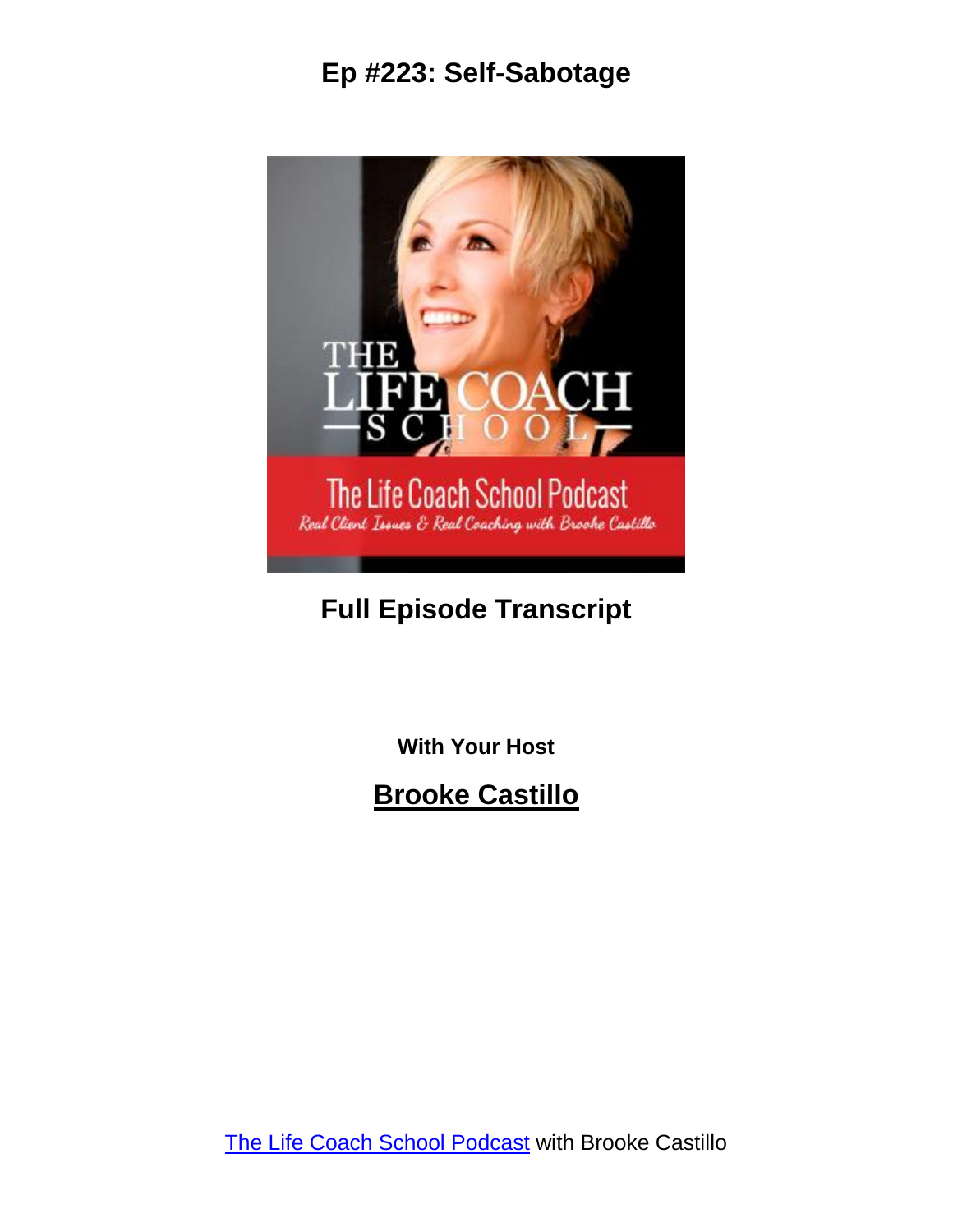Welcome to *The Life Coach School Podcast*, where it's all about real clients, real problems, and real coaching. And now your host, Master Coach Instructor, Brooke Castillo.

Well hello there, my friends. How are you guys? Today is an amazing day. I know I always say that. I joined this entrepreneurial organization group and they make fun of how many times I say amazing. But it's okay because I am amazing and life is amazing and it's okay to say amazing a lot of the time. So amazing, there you go, y'all.

So today, we are going to talk about self-sabotage and I see this up close with so many of my clients, my employees, my friends and it's like a syndrome. It's the craziest thing and people don't understand it, right. They're like, "Why am I sabotaging myself all of the time?"

And the way I want you to think about self-sabotage is I want you to make sure that you're putting that in the A-line of your model. So that would be in the action line of your model. Self-sabotage is a way that we react to our emotions and it's really important that we understand it. A lot of us want to put self-sabotage in the circumstance line, as if it's something that we do to ourselves that we don't have any control over; that we're not actually doing. It's kind of like it's happening to us by us, but we don't have control over it.

And so that's like the first really big shift that you need to make is really owning that self-sabotage is a choice and it's a choice you're making on purpose so you can feel differently. And just like any kind of buffering, just like anything that gets in our way of our fullest potential, there's a payoff in the short-term that we're exchanging for the ultimate payoff in the longterm.

So self-sabotage is defined as creating unnecessary problems for one's self, interfering with your own goals. I love that definition because if you think about all these long-term goals that you have for yourself, those are all created in your prefrontal cortex. Those are all created with the highest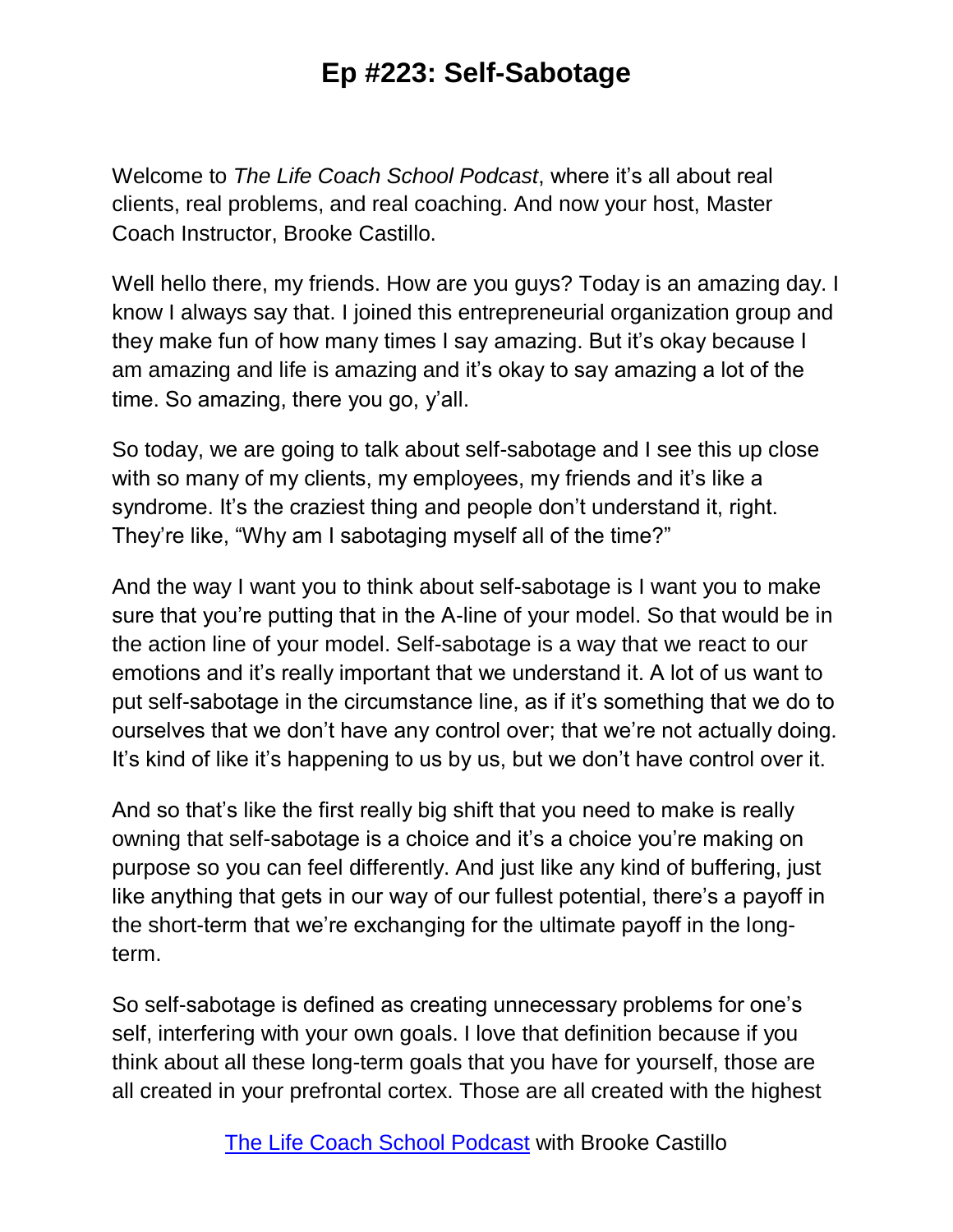level of your humanity and your imagination and your creativity as a human being.

So one of the best things that we do as human beings is set goals. That's one of our highest levels of activities. The second highest level of activity is to manage ourselves to fulfill those goals.

So we are able, with our prefrontal, to plan ahead. We're able to create goals out a week, a month, years, decades out in front of us and then we are able to commit to those beliefs and those goals and follow through on them. That is the privilege, I believe, of being a human being.

So when we use that highest part of ourselves when we access our highest level of functioning as a human and we create a goal for ourselves, that's really something we should honor, I believe, because it's such a privilege to be able to do that. And yet so many of us set those goals and then we interfere with our own progress. We interfere with our progress towards completing those goals.

And one of the ways that many people do it is with procrastination, putting off the activities that would put us towards those goals, because we're afraid we might fail or we're afraid that we won't get the result we want right away. So many of us spend so much time buffering and seeking those false pleasures and that really interferes with our progress towards our goals. It interferes with our actions towards our goals.

So many times, we put in that A-line, the self-sabotaging behaviors of buffering, which is overeating, overdrinking, over-Facebooking, overspending, over-Netflixing; whatever it is you do when you had planned on working towards your goal. Not showing up is another way. This used to be a big one for me when I was younger.

I would make appointments and set up time with friends, set up events to go to and I just wouldn't show up. I wouldn't even call. I just wouldn't show up. I was in such a self-sabotaging spiral that I just didn't show up for anyone and I certainly didn't show up in my own life.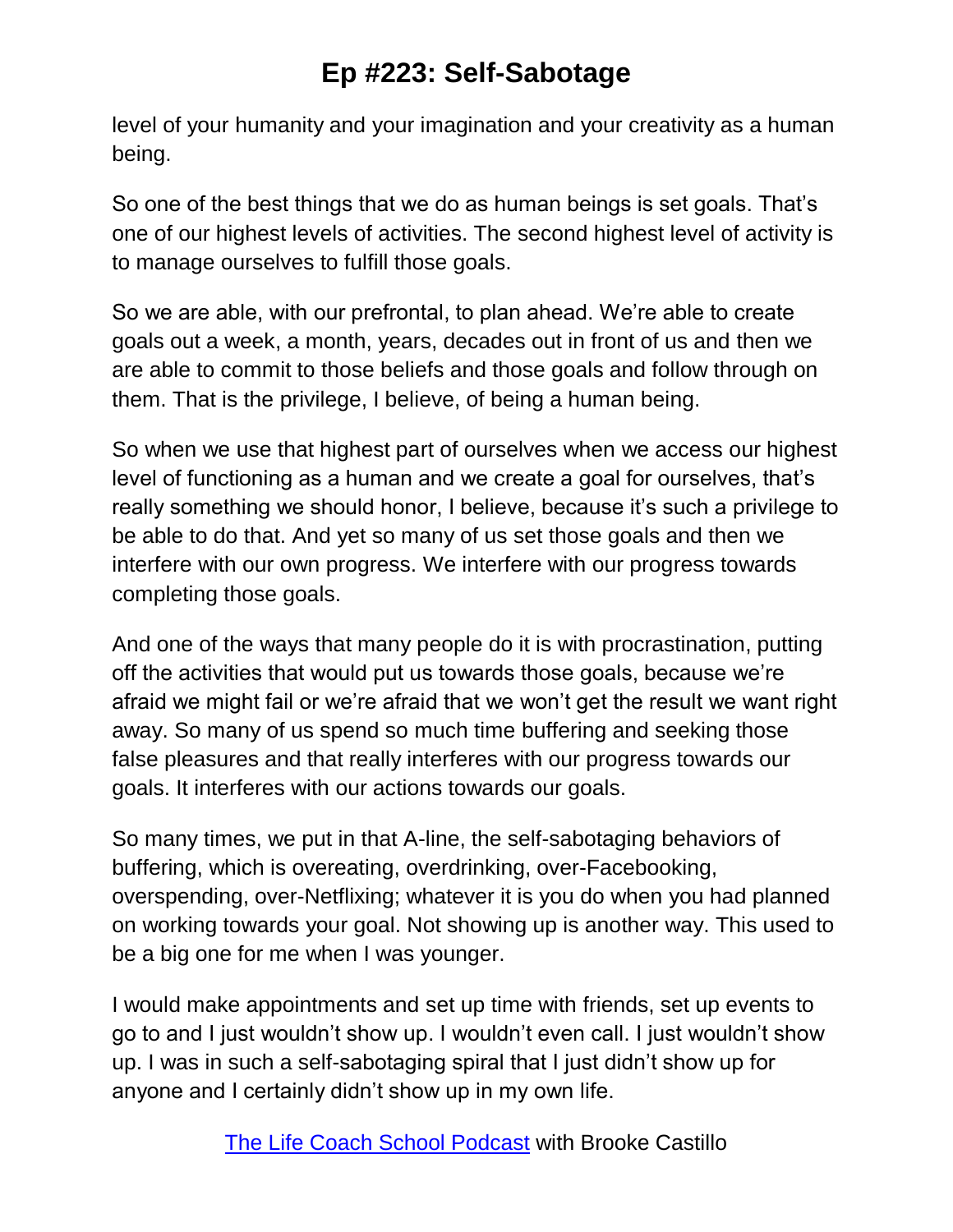And another way that we sabotage is we quit. It's not going fast enough, so we quit. Let me make a suggestion; that will not make it go faster. So the problem with self-sabotage, for many of us, is that we get into the habit of it. So we have these models that perpetuate self-sabotage and they're just constantly negative spin cycles that are interfering with all of the goals that we set for ourselves. Many of us stop setting those goals because we know that we have the habit of self-sabotage and so we just do it ahead of time by not even setting any goals.

I think that's when so many of my clients come to me at that point and it's such a shame because this is something that is very undoable, this selfsabotage spiral. And in fact, it's very normal for human beings to interfere with their own progress because of the way that the brain is wired for pleasure and comfort. But you also have the ability, as a human, to understand that tendency and to override it and to hack it.

So there' three main things that you can kind of look at yourself to see if you're in this spiral of self-sabotage. The first one is – like, a lot of people say to me, "Well I don't ever sabotage myself." And I'll say, "What are your goals right now?" And they won't have any. And I'll say, "Well there it is."

That is the ultimate in self-sabotage, not planning your future, not owning the future as your property. That is the first indicator. And again, most people don't do that because they don't want to be disappointed by their own self-sabotage, so they just sabotage everything ahead of time by not setting goals.

The second thing is a lack of awareness, meaning you're not even aware of your life enough to know if you're sabotaging yourself, and that's key. When I sit down with clients and I'm talking to them about their patterns of self-sabotage and they are consistently saying they don't know, that's just a lack of taking a look, let's call it – not taking a look at what's going on in your own life, not paying attention, not noticing your own patterns of action, patterns of feeling, patterns of thinking.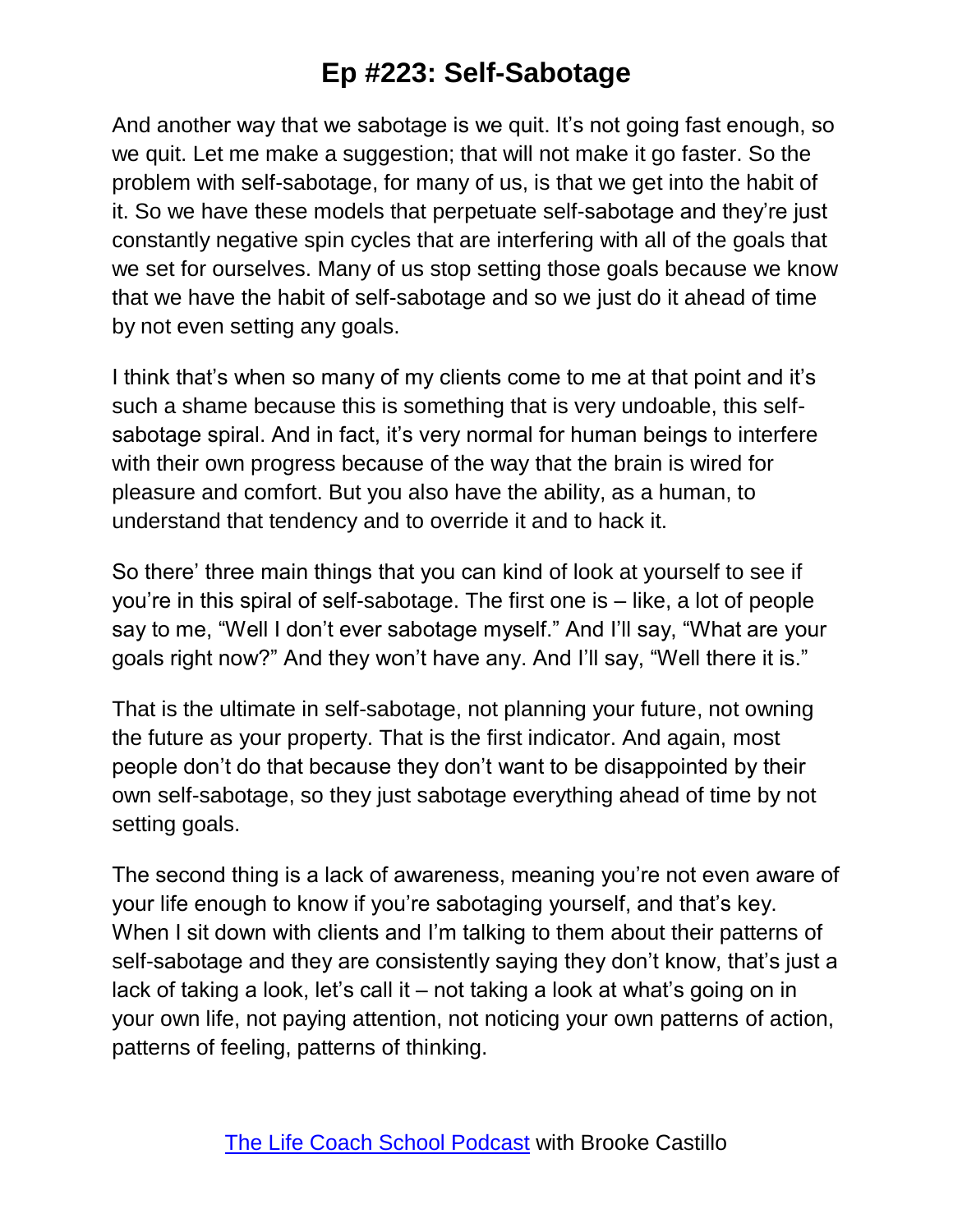And the third indicator that is really evident is really that past focused energy; focusing on the things that you did accomplish in the past or focusing on all of your failures from the past and using them as a reason not to move forward. So the question really becomes, like, how do we overcome this. And it's just like anything else, right.

We have to really look into – I don't know if you guys can hear that, but my dog is like squeezing the tennis squeaky ball so loud. It's so crazy, he's so cute. I'm hoping you guys can't hear it. I'm just going to keep going. So what happens is we have these belief systems about ourselves and we believe that we are capable of a certain thing and we believe that we will or won't achieve a certain goal. And if we have a lot of doubt or we have a lot of frustration or we have a lot of discomfort associated with a goal, our end result will be the effect of self-sabotage.

So we will do one of those things that I talked about, procrastinate, buffer, not show up or quit as a way of self-sabotaging, which will perpetuate this idea that we're not capable, that we're not worthy, that we can't figure out how to do something, that we were never going to get that goal anyway. And those habits perpetuate because they become part of our identity. We don't even recognize that we are having these thoughts about ourselves; that we're only capable of a certain amount.

So you might listen to one of my podcasts or you might come to one of my classes and I'll encourage you to think bigger, think the impossible, think something amazing for yourself, which you have every right as a human being to do. But when you do, when you set those big goals for yourself, you also still have all of these patterns that you may or may not be aware of that will prevent you from achieving that, unless you do the work on those thoughts.

So a big one that many of us have is, I'm not worthy. I'm not worthy of that goal. I'm not worthy of that result or I'm not capable of it. I'm not smart enough. And you have to deconstruct that model. You have to, first of all, become aware of it. You have to understand how it's creating this self-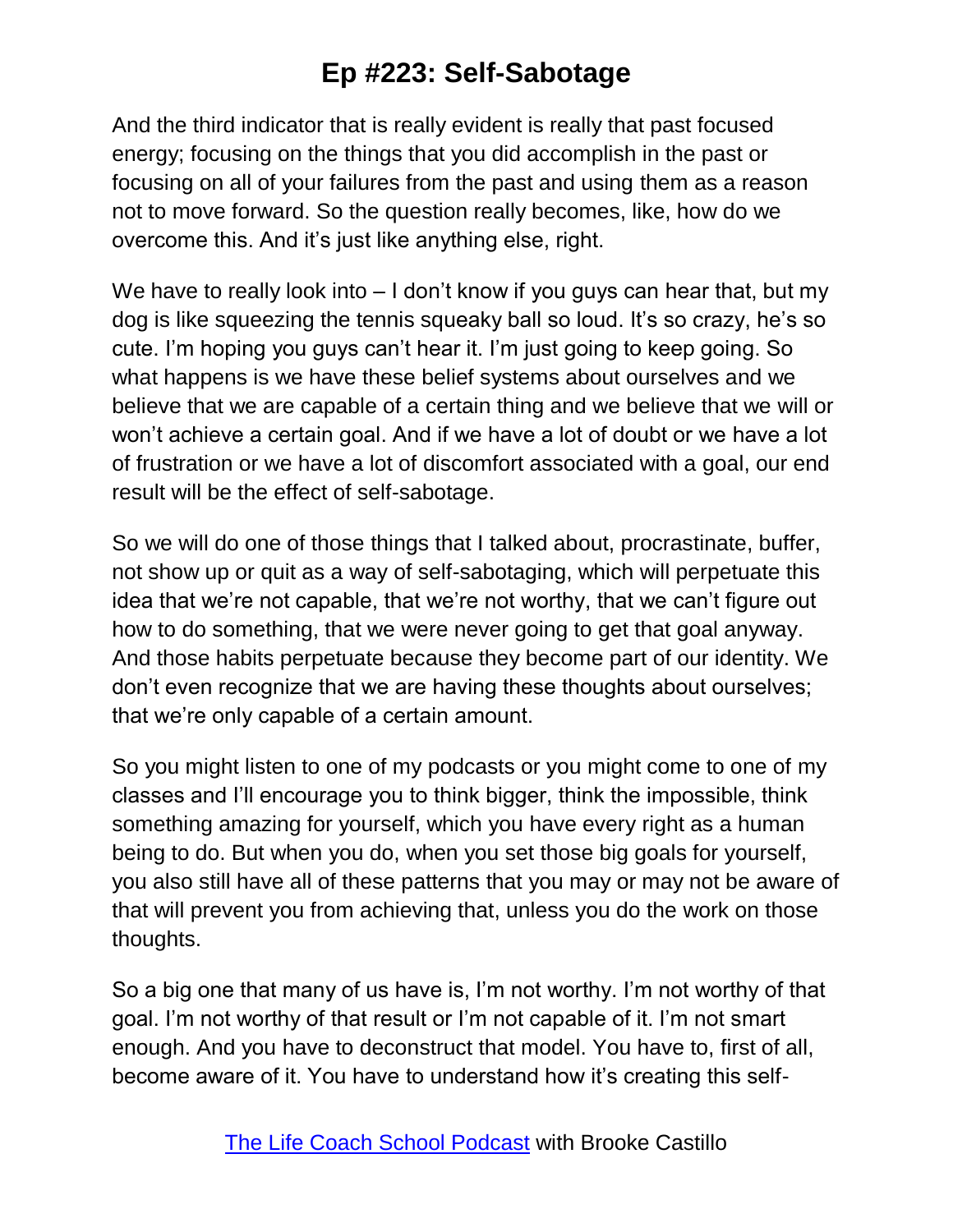sabotage, and then you have to deconstruct it and decide on purpose to do something different.

So all of the work that we've done on buffering in this podcast, and for those of you who are in Scholars, that we've done in Scholars, that's exactly the process that we do. We start paying really close attention to everything that leads up to that buffering, and then we have a plan for it. We plan for the urges. We plan for the emotions. We plan on how we are not going to be giving in to the things that create the self-sabotage.

So the first thing that we really need to do is take control of our emotional management. And that's really a collection of all of the lessons of this podcast, but I'll summarize them here. We need to become aware of what we're feeling. We need to learn how to process emotion and we need to understand that about half of the time, those emotions are going to be uncomfortable and that does not mean something has gone wrong. In fact, it means we're human and it means we're growing and it means we're evolving.

So we have to be careful not to get caught in the trap that life should be comfortable all the time or that we should be happy all the time because, ironically, that's what leads to the self-sabotage. That leads us to believe I deserve a break or I deserve food or I'm too tired to do this thing that I had planned on doing. I need some rest and I need some comfort.

Now, I'm not talking about when you genuinely need rest. I'm talking about when you are feeling sorry for yourself; that self-pity that prevents you from pursuing your goals. And so we'll tell ourselves that we don't need to show up, that we can procrastinate, that it doesn't matter, that we don't matter. And that's how we get into that spiral.

So the first step is really taking control of choosing to experience all of our emotions; all the good and all the, quote en quote, negative emotions. I had someone send me an email the other day that was like furious at me about this 50/50 emotional concept. And she said, "You know, I can't imagine spending half of my life feeling negative emotion." And I started thinking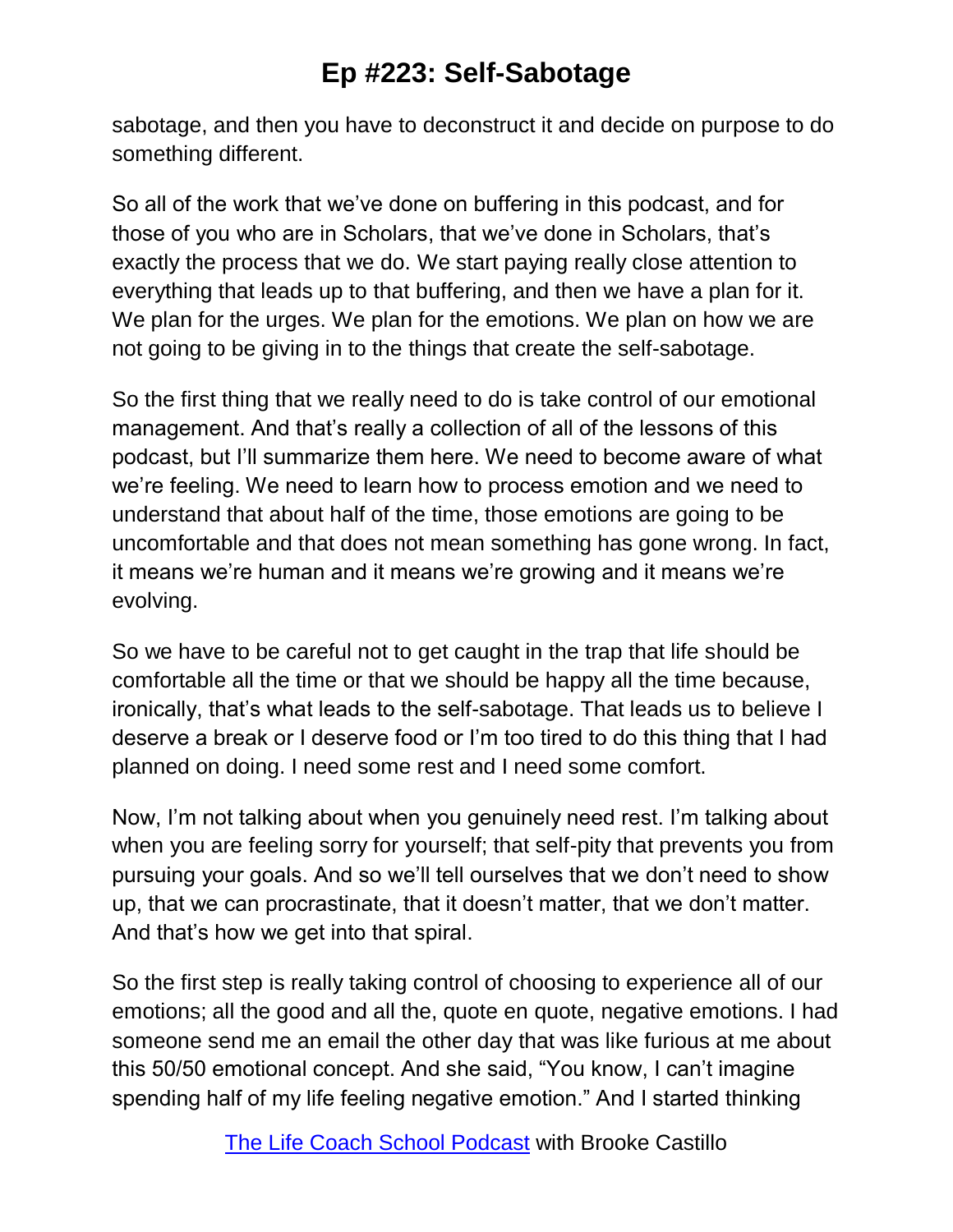about that email and I started wondering why it doesn't bother me more that I experience 50% negative emotion. And it's because I've made negative emotion less negative. Isn't that weird? It's like by accepting that it's part of life and by processing my emotion all the way through and by recognizing it's not that big of a deal, then it's not that big of a deal.

Then I'm able to process it and I have to do much less self-sabotage, much less escapism, much less buffering in order to compensate for the fact that I have negative emotion. And so these people that get really mad at me are like, I don't have negative emotion 50% of the time. And what I usually come back with, well, you're human, so if you're not experiencing it 50% of the time, my guess is that you're pursuing false pleasure or you're not pursuing goals that are big enough for your potential and you're just, more or less, hiding from yourself.

And I know that that's kind of a confrontational thing to say to people, but I do really believe in that concept and I don't believe that it's a bad thing that there's negative emotion in the world. I think that it's by design and I think the clearer we get about that and the more that we accept it, the less selfsabotage we're going to have and the less unnecessary suffering we're going to have.

We create so much suffering by believing we shouldn't have suffering. So it's like there's appropriate suffering that we could accept and process, but instead, we resist it and buffer against it and create unnecessary suffering on top of the suffering that is part of being a human. So the other thing that we need to become aware of is that we have this desire to be comfortable all of the time and self-sabotage, in most instances, is an immediate desire for comfort.

So we procrastinate because we'd rather not work than work. We don't show up because we'd rather not experience the rejection or not experience the energy that it takes to show up somewhere. We'd rather just go under the covers and hide from our lives. We'd rather buffer away that emotion.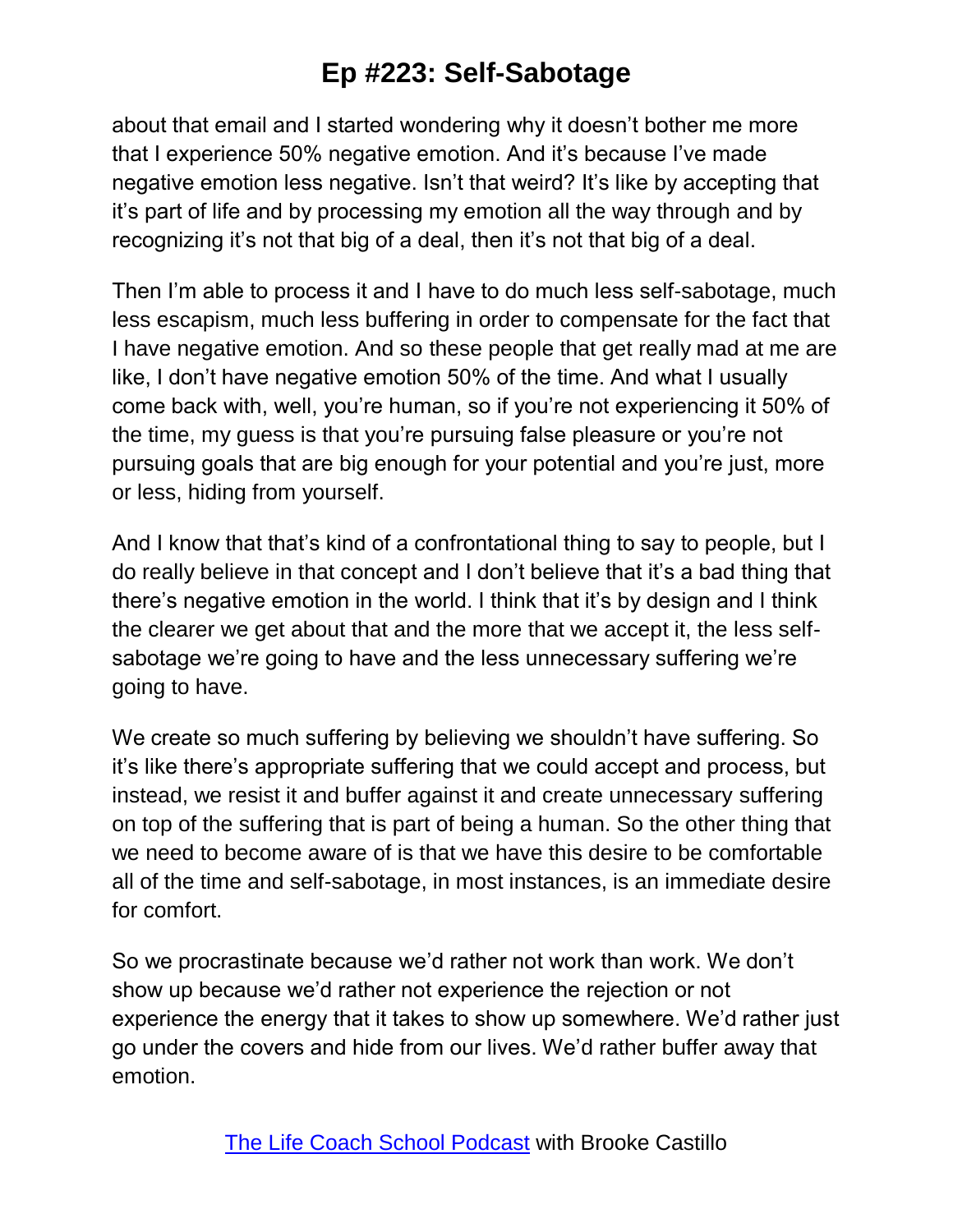And so when we remind ourselves that discomfort is part of the deal and that procrastinating doesn't prevent the discomfort, it just prolongs it and it delegates it to some future moment for ourselves, and then we still have the goal that we want and now we've procrastinated and now we have the discomfort of having had self-sabotage. So that's really important.

And the last piece is our desire to be in control and trying to control the universe to make ourselves feel better can create a lot of self-sabotage. And this is mainly – I see this mainly in relationships where people are really trying to control their relationships so they can be happier and more connected and they actually create the opposite effect.

So if I want to be more connected to my husband and I think the way for me to feel more connected to him is for him to come home and bring me flowers, and then when he comes home and doesn't bring me flowers and I get mad at him for not bringing me flowers, then I'm more disconnected from him than had I just walked up to him and loved him when he came home. And we don't even realize that we're doing this to ourselves.

It's like we have these rules of how things need to happen in the world in order for us to feel a certain way and so we end up sabotaging the very thing that would provide us with that result naturally without our interference. So again, just being aware of those experiences in our life and looking why did I do that – what is it that I was believing in that moment that created this situation where I decided to do this thing that was selfsabotaging.

Because if we can eliminate self-sabotage form our lives, which I do think we can, we can change the speed at which we accomplish our biggest goals. And nothing perpetuates momentum and growth and evolvement more than momentum, growth, and evolvement. It's like the more we win, the more we want to win. The more energy we put in and the more results we get, the more energy we want to put in and the more we sabotage, the more we want to sabotage; the more we get in the habit of sabotaging.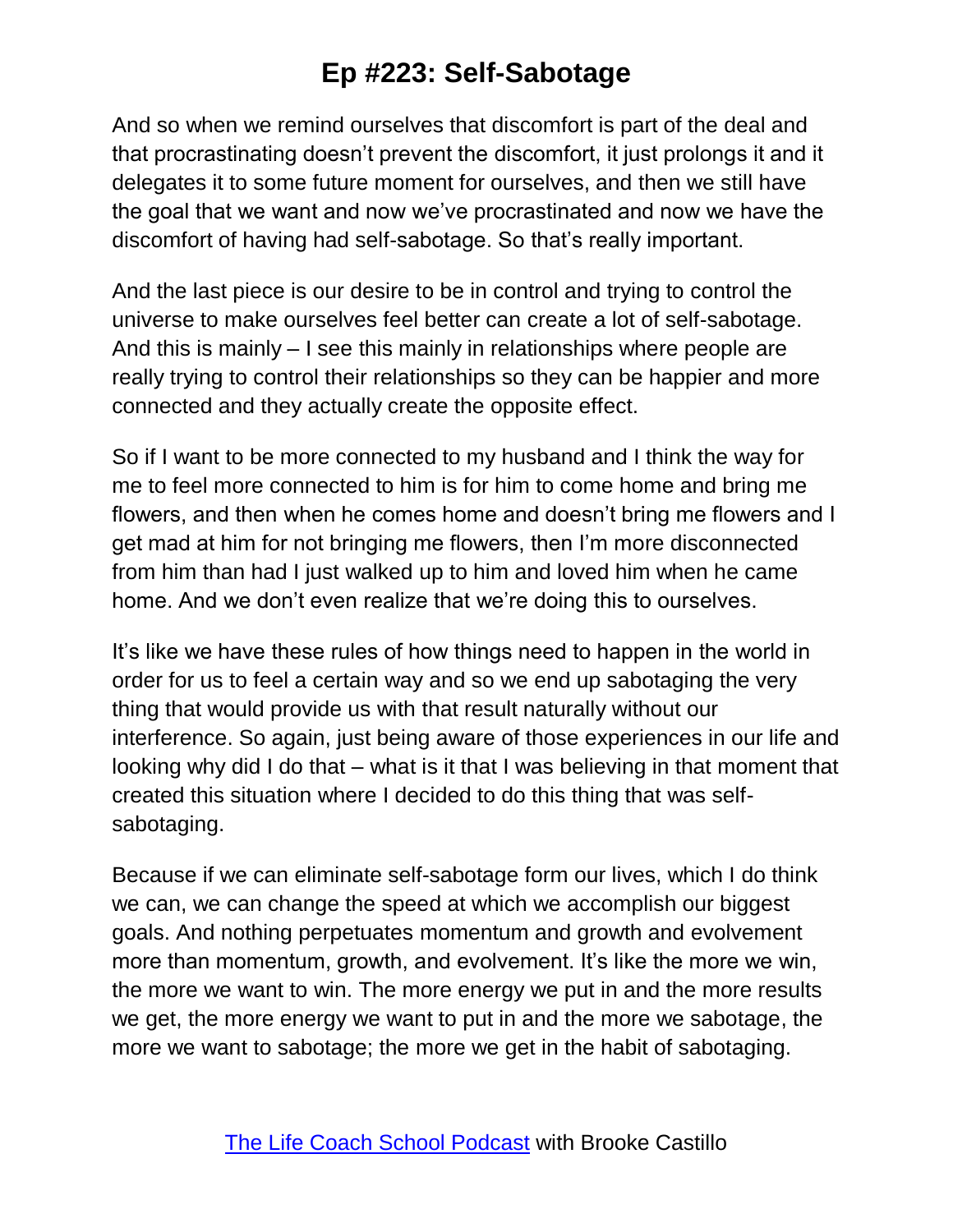And so it's almost like one of those big rocks that we kind of have to push out of the way and really move towards the discomfort of giving up procrastination and giving up buffering and giving up not showing up and giving up quitting. I mean, I want you to really think about your life, if you gave those things up. Those four things – if you gave up procrastination, buffering, not showing up, and quitting.

You'd have to completely give up self-sabotage, but can you imagine what you would create in your life? My guess is, you're worried that you would feel uncomfortable more often. And what I want to suggest is you would embrace discomfort in the moment more often. So it's kind of like you'd have the temporary discomfort versus the extended discomfort.

We think we can prolong it, like we can delay it and then we won't experience it as big. But I think the opposite is true, if we experience ahead of time, if we experience the discomfort now instead of self-sabotaging, then that discomfort has like a short shelf-life versus prolonging it. And usually, when we don't show up to something, we end up having to show up to it eventually.

So it's not even like the avoiding of the discomfort works in the long-term. We feel the discomfort anyway and then we prolong it and then we feel it again versus just feeling it and going through it and getting it done. So here's what you need to ask yourself; what do you believe about you right now that is causing you to self-sabotage?

When you put self-sabotage in the A-line, what is the emotion that you are avoiding – that you are trying to avoid – that's driving you to self-sabotage and what is the thought you have about yourself that creates the result of being ineffective in your life, of creating unnecessary problems for yourself, of interfering with your own goals? When you get that result, you want to take a minute and go, "Wait a minute…"

People will come to me like, "I don't know why I self-sabotage all the time. I have the best of intentions." If you don't tell yourself that you don't know, then you'll find out why. And it's usually a reason that makes sense. It's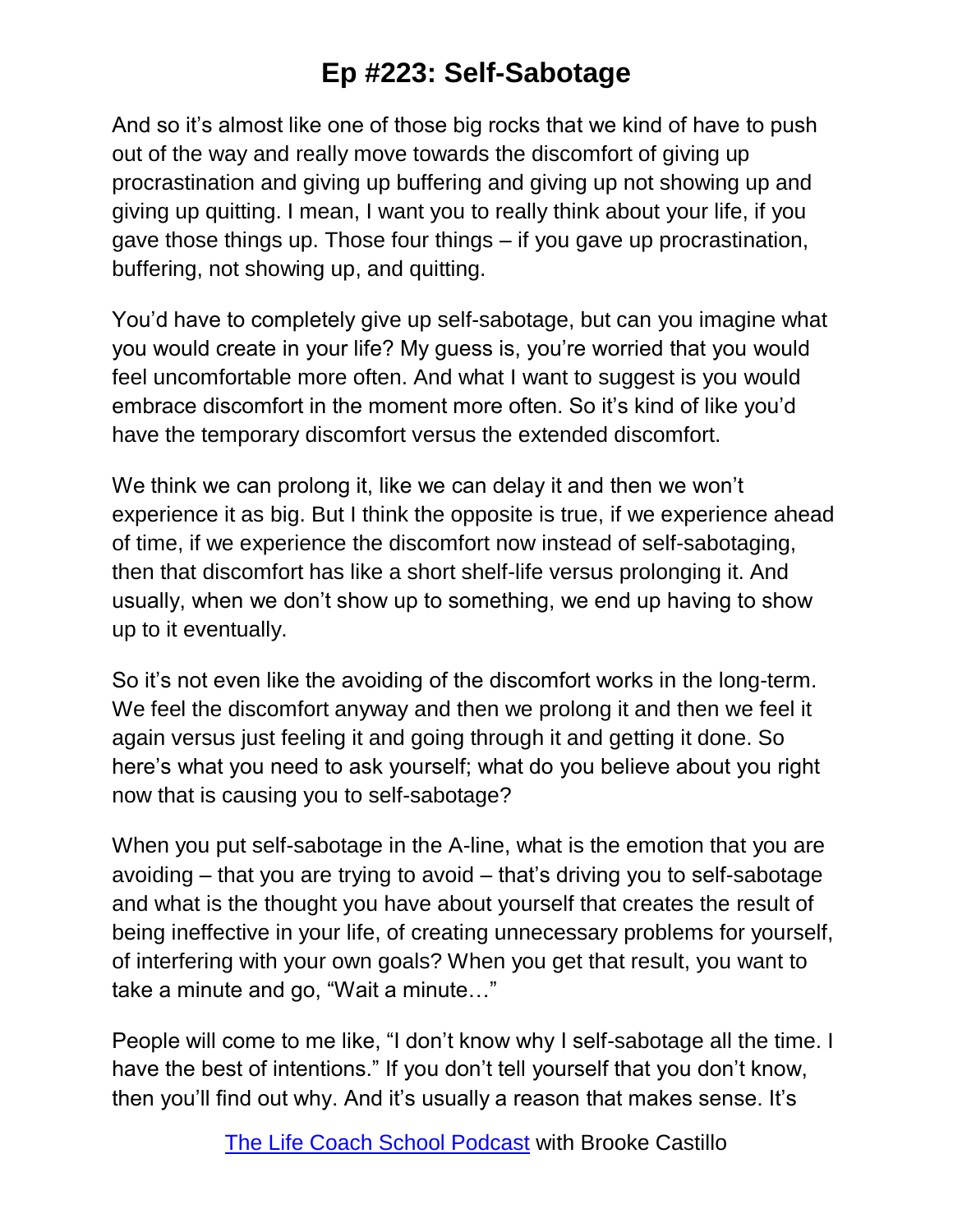usually a thought pattern that makes sense based on the human brain wanting to seek comfort. But it's something that can be pretty easily unraveled if you stay aware enough, if you're willing to feel discomfort and if you're willing to release control and manage your emotional life.

It is the secret to having a life that is free of self-sabotage. Most of my clients would never sabotage someone else on purpose. I very rarely have someone come to me and say, "Hey, this person was going to do this great thing and then I messed it up for them." They wouldn't even dare think about doing that to somebody else. And yet, they consistently make a habit of doing it for themselves.

So consider in your life what it would be like to not interfere with your own goals, to just keep moving forward and learning from each thing that you do, from each thing that you accomplish or don't accomplish. And don't give in to the thinking patterns of you're not good enough or this won't work for me or I'm different than successful people, and just keep moving towards the opposite of self-sabotage, which is helping you with your own goals.

I sent a fun quote to one of my friends and it said, "Treat yourself like you're someone you're responsible for helping." I loved that quote. I was like, oh my gosh, if you're responsible for helping yourself get to your goals and you commit to helping yourself get to your goals, that is the opposite of selfsabotage.

So you have to always be asking yourself, "How can I help?" So when you tell yourself, "I don't want to do that." "How can I help?" You get it done. "I don't feel like it." That's like the motto of self-sabotage. "I don't feel like it." "How can I help you feel like it? How can I help you stop sabotaging?" Kepp asking yourself those questions.

Do it even though you don't feel like doing it. Do it even though you're uncomfortable doing it. Do it even though in the moment you don't want to do it. So it anyway, and then you'll build that momentum, and then selfsabotage will be a thing of the past.